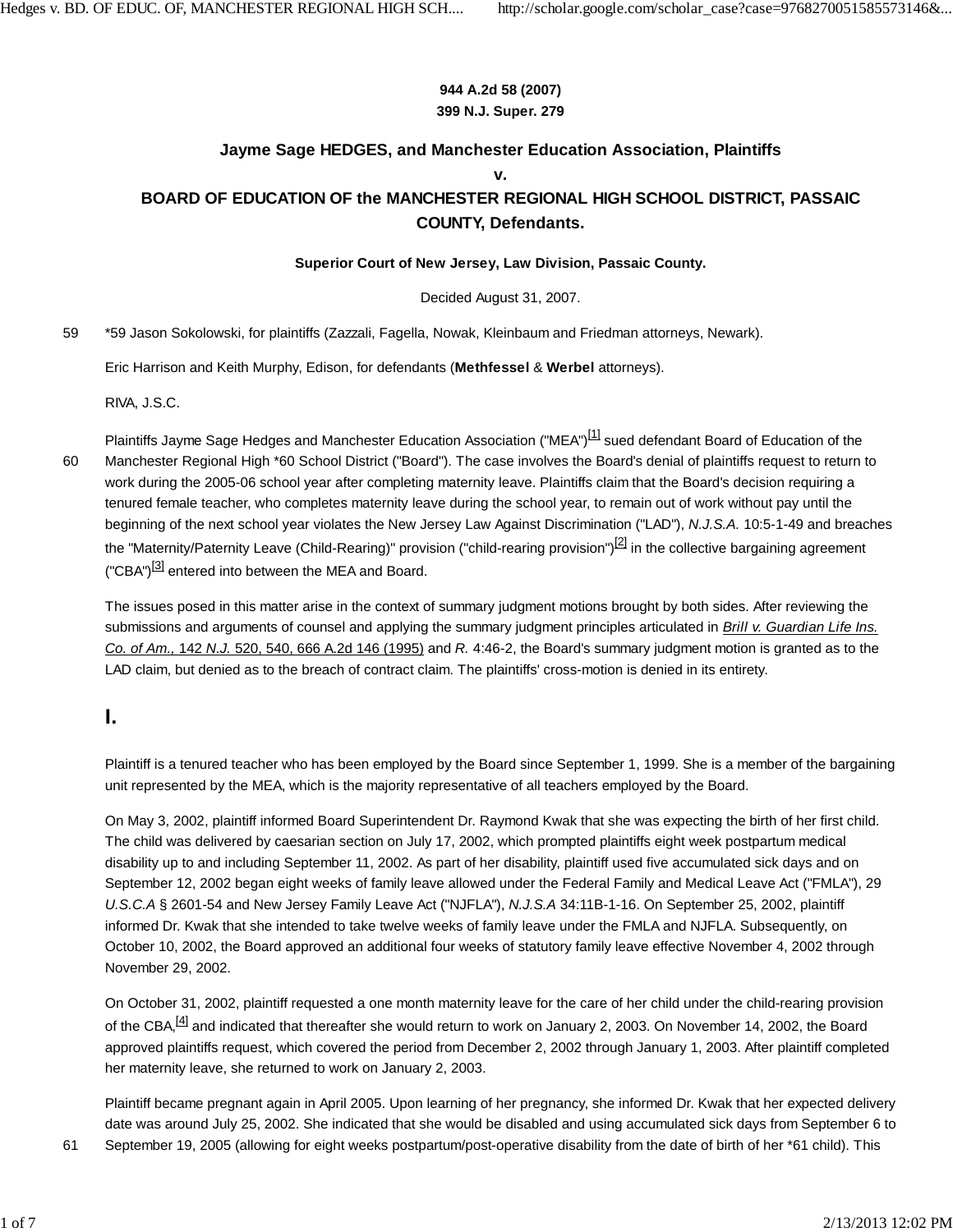time plaintiff requested twenty-four weeks of family leave from September 20 through March 7, 2006 under the FMLA and NJFLA. She, also requested four weeks of unpaid maternity leave under the child-rearing provision of the CBA. Finally, she indicated that she planned on returning to work on April 3, 2006.

On May 9, 2005, Dr. Kwak responded to plaintiff. He stated:

I am in receipt of your request for a leave of absence request, dated April 19, 2005, in connection with the birth of your child. In your letter, you indicated that the expected date of delivery is July 25, 2005. You seek to use your accumulated sick days from September 6, 2005 through September 19, 2005 and request a federal and state family leave of absence from September 20, 2005 through March 7, 2006. At the conclusion, you also seek an unpaid child rearing leave of absence for an additional four (4) weeks with a return to work date of April 3, 2006.

Please be advised that you are not entitled to use your sick days from September 6, 2005 through September 19, 2005 since you are not disabled during that time period. Your period of disability related to an anticipated July 25, 2005 date of delivery would cease prior to September 6, 2005. As a result, you are eligible for an unpaid twelve (12) week leave of absence, with medical benefits, under the Federal Family and Medical Leave Act and the New Jersey Family Leave Act for the care of your newborn child. Since you are not disabled, the need to care for your newborn child will simultaneously qualify you for a leave of absence under federal and state law. The leave will commence on the week of September 5, 2005 and expire on November 25, 2005.

Pursuant to Article VI of the parties' collective negotiations agreement, a child rearing leave of absence requires the return of a teacher at the beginning of the following school year. In other words, a child rearing leave of absence can be granted for the period beginning November 28, 2005 and ending June 30, 2006, but not ending April 12, 2006. You, therefore, have the choice of returning to work on November 28, 2006 when your Federal Family Medical Leave Act and the New Jersey Leave Act leave of absence expires or you can request an unpaid child rearing leave through June 20, 2006.

Kindly advise me whether you desire to request a child rearing leave of absence through June 30, 2006. Otherwise, you will be expected to return to work on November 28, 2005 when your family leave expires.

In late June 2005, plaintiff responded to Dr. Kwak. She informed him that her delivery date had been changed to July 20, 2005 and estimated that her disability would continue for eight weeks until September 14, 2005 because of the abdominal surgery. She requested twenty-four weeks of family leave under the FMLA and NJFLA from September 15 to March 2, 2006 and a one month unpaid maternity leave under the child-rearing provision of the CBA. She again expressed her desire to return to work in the beginning of April 2006.

On July 27, 2005, Dr. Kwak replied to plaintiff. He wrote:

I am in receipt of your revised undated request for a leave of absence. In your letter, you indicated that the expected date of delivery is now July 20, 2005. You seek to use your accumulated sick days from September 6, 2005 through September 14, 2005 and have requested a federal and' state family leave of absence \*62 from September 15, 2005 through March 2, 2006. At the conclusion, you have requested an unpaid child rearing leave of absence from March 3, 2006 with a return to work date of April 3, 2006.

To be eligible to use your sick days through September 14, 2005, you have to provide me with medical documentation of your revised date of delivery and the medical basis for the subsequent eight week period of disability. With regard to your request for family leave, you are eligible for an unpaid twelve (12) week leave of absence, not twenty-four (24) weeks, under the Federal Family and Medical Leave Act and the New Jersey Family Leave Act for the care of your newborn child. Since you are not disabled, the need to care for your newborn child will simultaneously qualify you for a leave of absence under federal and state law. The leave will commence on September 14, 2005 and expire on December 6, 2005.

Pursuant to Article VI of the parties' collective negotiations agreement, a child rearing leave of absence requires the return of a teacher at the beginning of the following school year. In other words, a child rearing leave of absence can be granted for the period beginning December 7, 2005 and ending June 30, 2006, but not ending March 31, 2006. You, therefore, have the choice of returning to work on December 7, 2005 when your Federal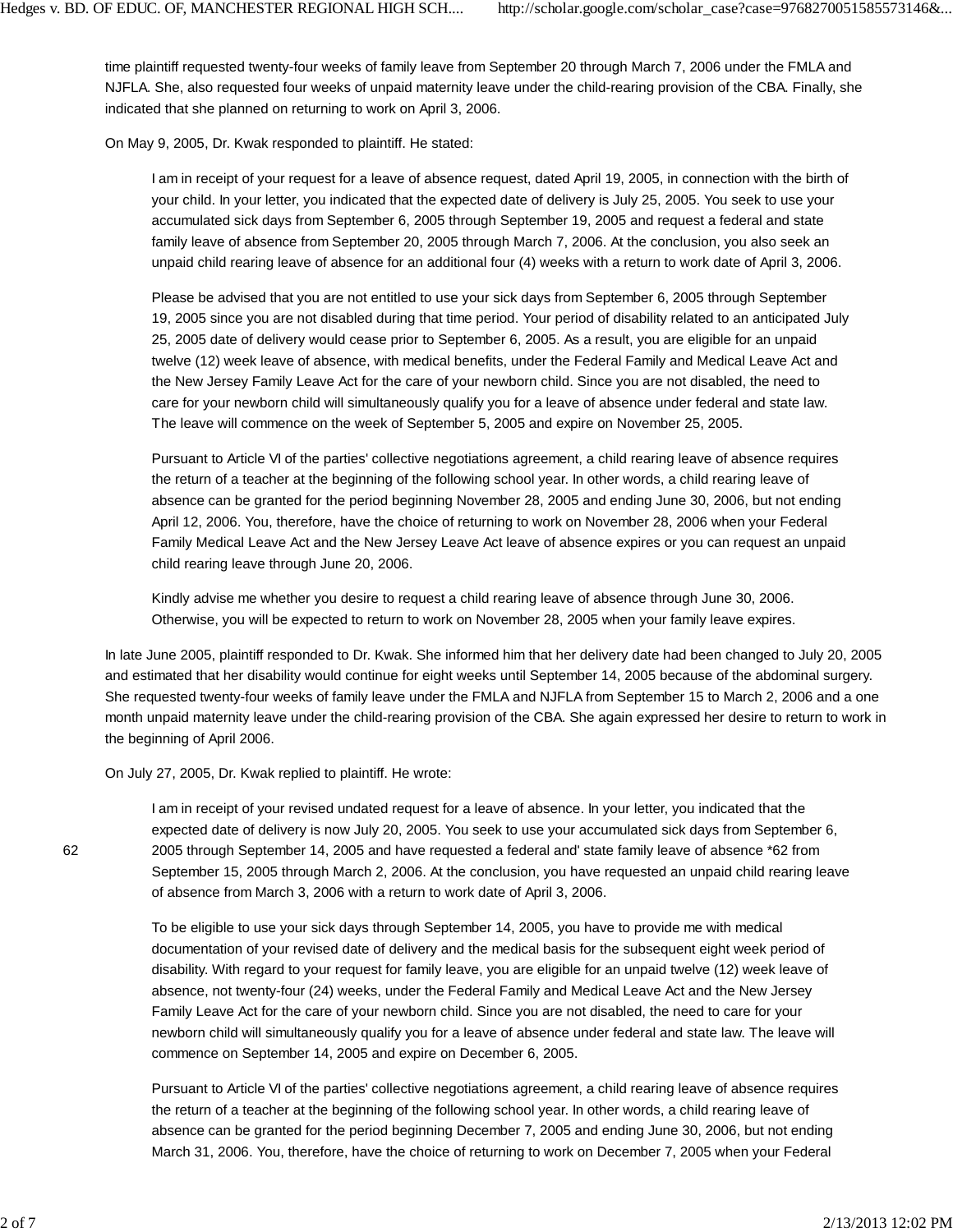Medical Leave Act and the New Jersey Leave Act leave of absence expires or you can request an unpaid child rearing leave through June 30, 2006.

Kindly advise me no later than August 17, 2005, whether you desire to request a child rearing leave of absence through June 30, 2006. Otherwise, you will be expected to return to work on December 7, 2005 when your family leave expires. These dates are contingent upon you providing the district with requested medical documentation.

On August 17, 2005, plaintiff informed Dr. Kwak that she chose to use her sick leave at least until September 14, 2005 along with her statutory family leave. She asserted that the child-rearing provision of the CBA does not require tenured teachers on maternity leave to return to work following the school year after the leave and thus she requested a maternity leave until early April 2006.

On August 25, 2005, Dr. Kwak reaffirmed his position that plaintiff must return to work on December 7, 2005 or the following school year, but not at the beginning of April 2006. He indicated that the requirement for a teacher on maternity leave to return to work at the beginning of the school year applies equally to both tenured and non-tenured teachers, the distinction being that tenured teachers may be permitted to take an additional year of leave prior to their return.

On September 6, 2005, Carol Pierce, a New Jersey Education Association Uni-Serv Representative, sent a memorandum on plaintiffs behalf to Dr. Kwak acknowledging that plaintiff elected to remain on maternity leave until June 20, 2006, but that she was doing so without prejudice to her right to return to work in April 2006.

On September 12, 2005, Dr. Kwak sent notified Pierce that plaintiff would be granted a maternity leave until June 30, 2006 at the next Board meeting on September 22, 2005. Subsequently, on September 22, 2005, the Board approved a resolution granting plaintiff family leave under the FMLA and NJFLA from September 14, 2005 through December 6, 2005, and an unpaid

maternity leave under the child-rearing provision of the CBA from December 6, 2005 through June 20, \*63 2006. The Board denied plaintiffs request to return to work during April 2006. Thereafter, a grievance was filed with the Board, which the Board also denied. Because the agreement does not provide for arbitration, plaintiffs filed this lawsuit.

### **II.**

I address first the LAD claim.<sup>[5]</sup> The CBA entered into between the Board and MEA covers the period from July 1, 2003 to June 30, 2006. Article VI, Personnel Leave, section A(2)(g)(1)(a) of the CBA provides:

g. (1) *Maternity/Paternity Child-Rearing Leave and Maternity Disability*

(a) Maternity/Paternity Leave (Child-Rearing) shall be granted to a teacher, without pay, upon application to the Board specifying the dates upon which the teacher wishes the leave to commence and terminate; arid with the provision that a return from such leave shall be at the beginning of the school year next following the granting of leave for a non-tenured staff member, and an additional school year shall be granted upon the request of a teacher who is under tenure. The Board is not required to continue employment of a non-tenured teacher beyond the year in which the leave is taken.

Plaintiffs contend that the child-rearing provision as enforced against her violates the LAD, which protects the "civil right" of "[a]ll persons . . . to have the opportunity to obtain employment." *N.J.S.A.* 10:5-4. In furtherance of that right, *N.J.S.A.* 10:5-12 declares, in pertinent part, that it is

an unlawful employment practice, or, as the case may be, an unlawful discrimination:

a. For an employer, because of race, creed, color, national origin, ancestry, age, marital status, domestic partnership status, affectional or sexual orientation, genetic information, sex, . . . to refuse to hire or employ or to bar or to discharge or require to retire, unless justified by lawful considerations other than age, from employment such individual or to discriminate against such individual in compensation or in terms, conditions or privileges of employment. . . .

When interpreting the LAD, our Supreme Court has construed the language of the statute to achieve the Legislature's broad remedial purpose of ending discrimination. *See Cedeno v. Montclair State Univ.,* 163 *N.J.* 473, 478, 750 *A.*2d 73 (2000).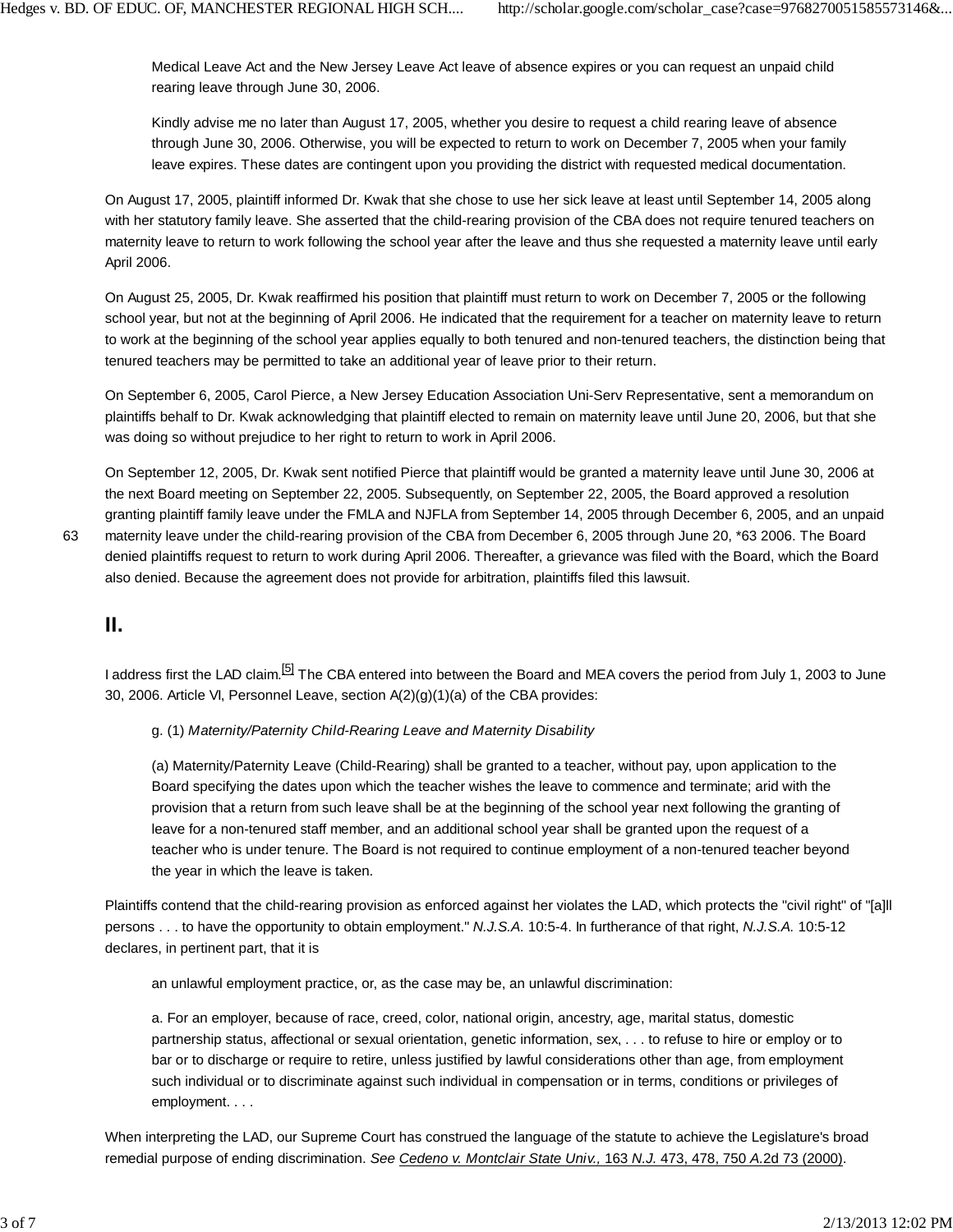Indeed, the Court has looked to the "substantive and procedural standards established under federal law" for general guidance in determining whether members of the classes protected by the LAD have been subjected to unlawful discrimination in an employment setting. *See Gerety v. Hilton Casino Resort,* 184 *N.J.* 391, 398, 877 *A.*2d 1233 (2005); *see also Lehmann v. Toys `R' Us, Inc.,* 132 *N.J.* 587, 601, 626 *A.*2d 445 (1993) (stating that in construing the terms of the LAD, the Court has frequently looked to federal precedent governing Title VII of the Civil Rights Act of 1964 ("Title VII") as a key source of interpretative authority).

64

The United States Supreme Court has recognized two theories of relief under Title VII — disparate treatment and disparate impact — which our Supreme Court has acknowledged as cognizable under the LAD. *Gerety, supra,* 184 *N.J.* at 398, 877 \*64 A.2d 1233 (citing *Peper v. Princeton Univ. Bd. of Trustees,* 77 *N.J.* 55, 81-82, 389 A.2d 465 (1978)). Claims of "disparate impact" have been described as involving employment practices that are facially neutral in their treatment of different groups but that in fact fall more harshly on one group than another and cannot be justified by business necessity. *See Int'l Bhd. of Teamsters v. United States,* 431 *U.S.* 324, 335 n. 15, 97 *S.Ct.* 1843, 1854 n. 15, 52 *L.Ed.2d* 396, 415 n. 15 (1977).

A disparate impact claim does not require the plaintiff to demonstrate proof of the employer's discriminatory motive. *Peper, supra,* 77 *N.J.* at 82, 389 A.2d 465. Rather, a plaintiff must show that a facially neutral policy "resulted in a significantly disproportionate or adverse impact on members of the affected class." *Gerety, supra,* 184 *N.J.* at 399, 877 A.2d 1233 (quoting *United Prop. Owners Ass'n of Belmarv. Borough of Belmar,* 343 *N.J.Super.* 1, 47, 777 A.2d 950 (App.Div.), *cert. denied,* 170 *N.J.* 390, 788 *A.*2d 774 (2001)). "The proof required for a finding of proscribed disparate impact is informed by the requirements set forth in 42 *U.S.C.A.* § 2000e-2(k)." *Gerety, supra,* 184 *N.J.* at 400, 877 A.2d 1233 (citing *Esposito v. Edison,* 306 *N.J.Super.* 280, 289-90, 703 *A.*2d 674 (1997), *certif. denied,* 156 *N.J.* 384, 718 A.2d 1212 (1998)). Those requirements are that a complaining party must demonstrate that a respondent's employment practice disparately impacts a protected class, and the respondent must demonstrate that the challenged practice is job related for the position and consistent with business necessity. *See* 42 *U.S.C.A.* § 2000e-2(k)(1)(A)(i).

Plaintiffs contend that the Board's maternity leave policy results in a significantly disproportionate and adverse impact on women in two ways. First, only women have taken the leave which is impacted by this policy. Second, the only type of leave for which the teacher must remain out of work for the remainder of the school year is maternity leave.<sup>[6]</sup>

I am not persuaded by plaintiffs' argument. The child-rearing provision of the CBA is not the result of unilateral decision making or implementation on the part of the Board, but rather the product of negotiation between the Board and the MEA, plaintiffs designated bargaining representative. If the CBA required new parents both (a) to take maternity leave, and (b) to take such leave through the end of a school year, then a valid disparate impact claim would exist. That is not the situation here. Instead, the CBA guarantees a teacher the option of an extended leave for child-rearing beyond the last leave to which such teacher is otherwise entitled.

Likewise unavailing is plaintiffs' argument that the maternity leave policy adversely impacts the protected class of women. The child-rearing provision is gender neutral. Even though only women have elected to utilize the leave, plaintiffs have failed to demonstrate the key element of a disparate impact claim-the adverse impact on a protected class. Here, by granting leave in excess of that which is required by law; the child-rearing provision has created a substantial benefit to teachers of either gender who seek additional child-rearing leave. Moreover, the provision is contractually guaranteed and exercisable at the teacher's sole discretion. If a teacher, regardless of gender, does not require additional child-rearing leave, the \*65 teacher can simply choose not to take such leave.

65

Plaintiffs correctly point out that the New Jersey Supreme Court has held that' a mandatory maternity leave policy violates the LAD. Here, in contrast, the child-rearing provision is a contractual option that can be invoked at the sole discretion of an employee seeking such leave. Beyond that, there is simply no evidence that plaintiff was required or even encouraged to invoke the benefit of the child-rearing leave provision.

This matter differs from *Castellano v. Linden Board of Education,* 79 *N.J.* 407, 400 A.2d 1182 (1979), cited as authority by plaintiffs. In *Castellano,* the Court held that a mandatory one-year maternity leave policy, even when established through a collective bargaining agreement, constituted sex discrimination in violation of the LAD. The maternity leave foisted upon Castellano by her employer was a discriminatory contractual mandate that required the continued absence without pay of new mothers who were ready, willing, and able to return to work. By contrast here, the gender neutral child-rearing provision is a contractual option to begin upon the exhaustion of plaintiffs disability and statutory leaves. That distinction is an important one.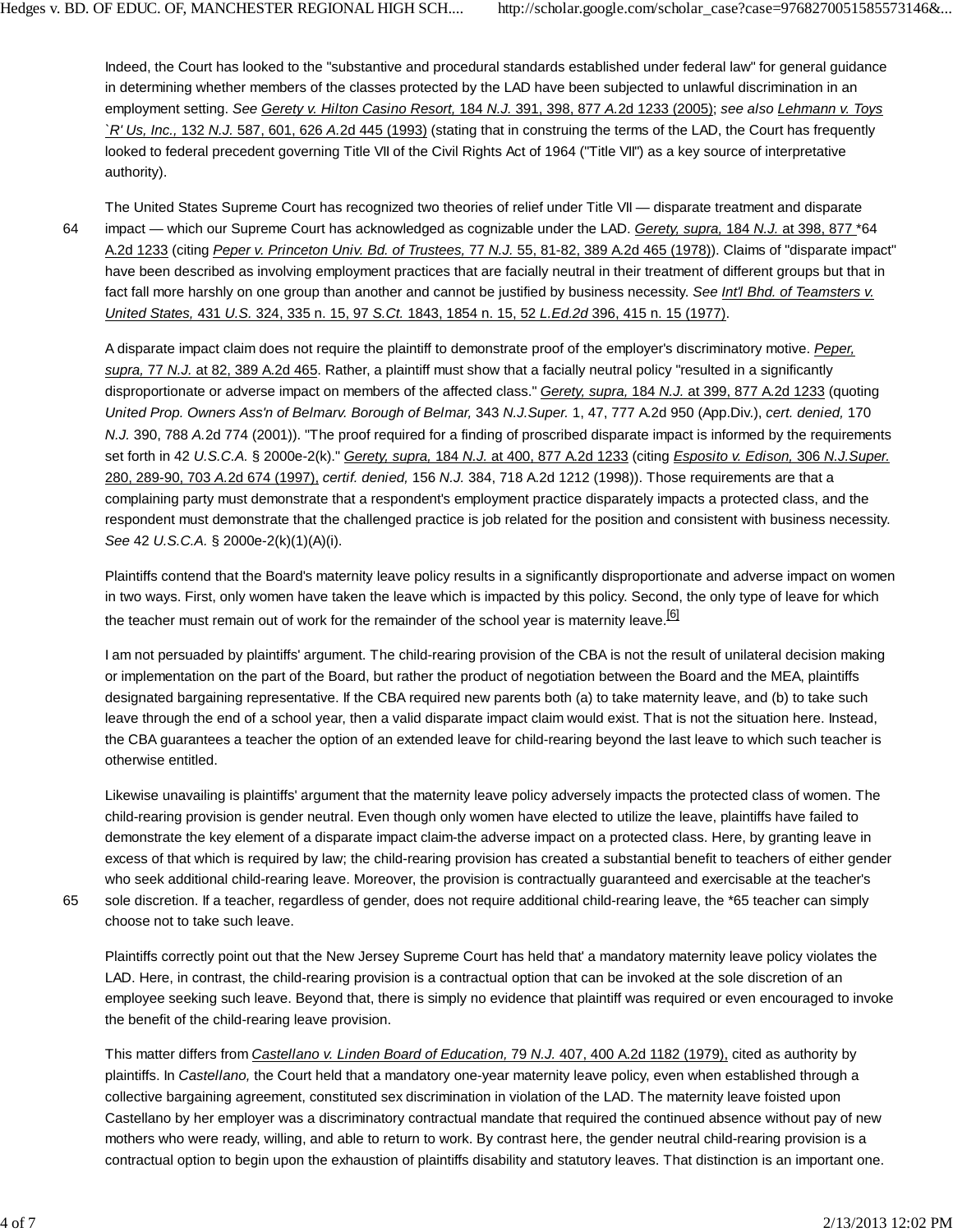Fortunately for plaintiff, the MEA bargained for an optional additional leave which would entitle her to spend more time with her child. Because plaintiff chose to take additional time off to care for her newborn child, she invoked her contractual entitlement to additional unpaid maternity leave — a benefit to which all employees, including men, are entitled.

I accept the Board's argument that its child-rearing policy is not unlike the medical leave policy present in *Gerety, supra,* 184 *N.J.* at 402, 877 A.2d 1233. In *Gerety,* the plaintiff alleged a violation of her rights under the LAD based upon her employer's refusal to allow her to extend her medical leave beyond twenty-six weeks because of complications related to a difficult pregnancy. The contract provided that "family and medical leave during a twelve consecutive month period cannot exceed twenty-six weeks; and if an employee takes more than twenty-six weeks of leave, that employee is terminated from employment but is eligible for retire." *Id.* at 394, 877 *A.*2d 1233. The Court held that "because defendant's leave policy was applied non-discriminatorily and not subject to exception, application of that policy to [the plaintiff] does not create a violation of the LAD." *Ibid.*

Regarding pregnant women, the *Gerety* Court observed:

It goes without saying that only women can become pregnant. And, in their employment actions employers may not discriminate against a female employee because she becomes pregnant. That does not mean, however, that an employer discriminates simply by adopting and adhering to a leave policy that evenhandedly provides male and female employees alike with lengthy periods of medical leave that nonetheless may not cover completely the entire period of time that an employee's health needs may require. Although only women experience pregnancy related medical complications that necessitate long periods of medical leave, there are medical conditions that can strike only men and can create, similarly, the need for extended medical leave.

[*Id.* at 403-04, 877 *A.*2d 1233 (internal citations omitted).]

Here too, the Board's policy is likewise even-handed. The child-rearing provision applies with equal force to both men and women who elect to invoke it. Even \*66 though requests for maternity leave may outnumber requests for paternity leave, this provision is not mandatory. Rather, it can be invoked by teachers of either gender at their option and provides a benefit above and beyond federal and state leave requirements.

Under all of the circumstances, I reject plaintiffs' claim that the child-rearing provision of the CBA violates the LAD. Accordingly, I conclude that summary judgment on the LAD claim is appropriate.

# **III.**

I next turn to plaintiffs' breach of contract claim.  $^{[7]}$  The child-rearing provision of the CBA provides that when a nontenured teacher takes a maternity leave, the teacher must return to work at the beginning of the school year next following the granting of such leave. The parties have different interpretations of this provision.

The Board interprets this provision to require even a tenured teacher to remain out of work for the duration of the school year in which the leave is invoked. The Board maintains that the sole distinction between tenured and non-tenured teachers under this provision is that a non-tenured teacher must return to work at the beginning of the subsequent school year, but a tenured teacher has an option to remain on maternity leave for an additional school year.

Plaintiffs contend that the plain language of the child-rearing provision fails to support the Board's interpretation. Plaintiffs do not dispute that this provision provides for tenured teachers, if they so choose, to remain on maternity leave for an entire school year after the year in which they take maternity leave, but assert that this provision does not specifically compel tenured teachers to remain out of work for the remainder of the school year in which they take maternity leave. Simply put, plaintiffs maintain that tenured teachers who request maternity leave, but terminate that leave during the school year, must be permitted under the CBA to return to work at the termination of the maternity leave, and not the following school year.

An issue regarding interpretation of a contract clause "presents a purely legal question that is suitable for decision on a motion for summary judgment." *Spaulding Composites v. Aetna Cos.,* 176 *N.J.* 25, 819 A.2d 410 (2003); *Driscoll Const. Co., Inc. v. State,* 371 *N.J.Super.* 304, 313-314, 853 *A.*2d 270 (App.Div.2004); *Hebela v. Healthcare Ins. Co.,* 370 *N.J.Super.* 260, 268, 851 A.2d 75 (App.Div.2004). Nevertheless, the interpretation of an agreement may present a factual issue if the meaning is uncertain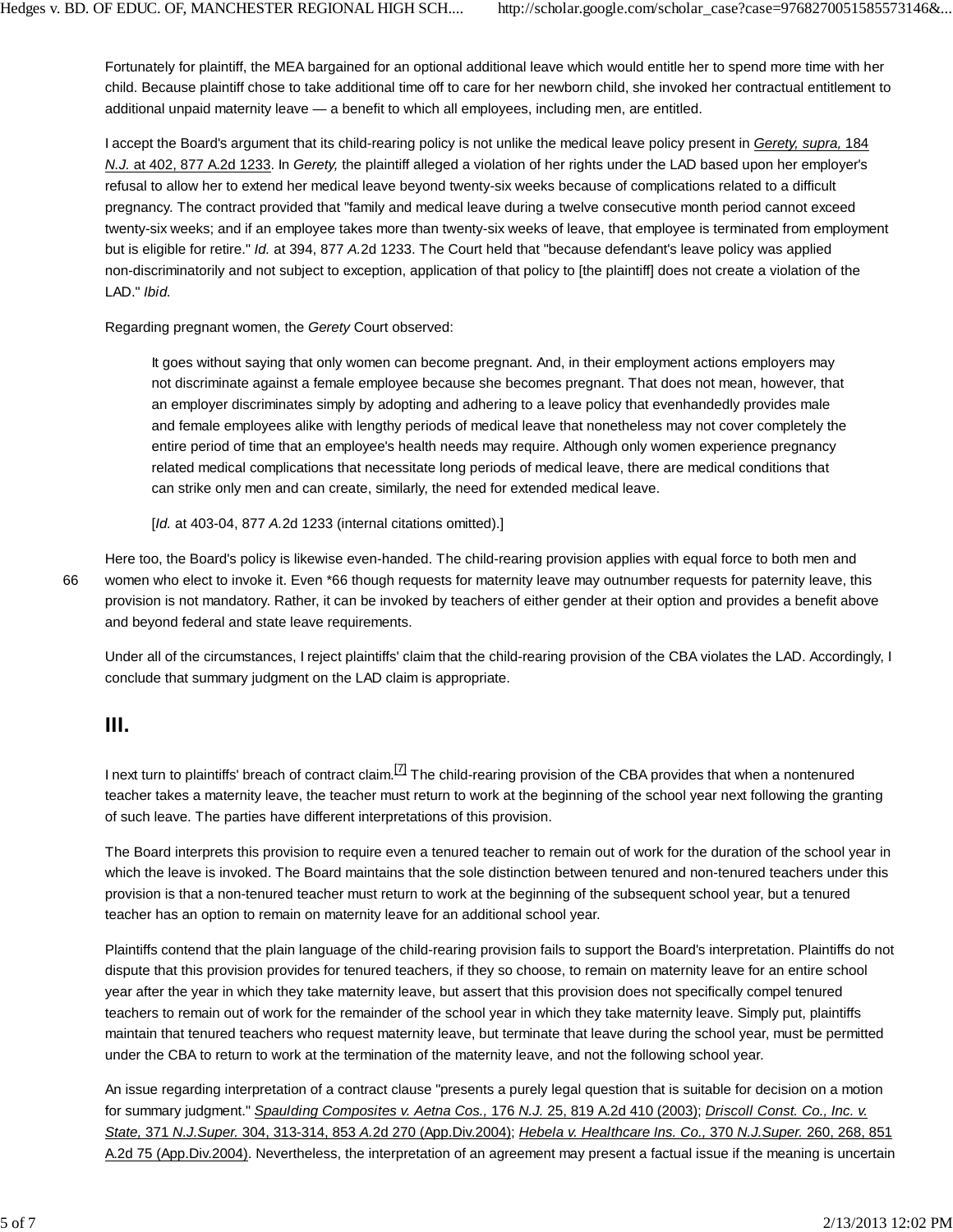or ambiguous enough to warrant consideration of parol evidence. *See Great Atl. & Pac. Tea v. Checchio,* 335 *N.J.Super.* 495, 502, 762 A.2d 1057 (App.Div.2000). *See also Groen, Laveson, Goldberg v. Rancher,* 362 *N.J.Super.* 350, 359, 827 A.2d 1163 (App.Div.), *certif. denied,* 178 *N.J.* 35, 834 A.2d 407 (2003).

Guided by these principles, I am not persuaded that the child-rearing provision is clear and unambiguous. Indeed, the different interpretations of this provision by the parties suggest otherwise. In determining the meaning of ambiguous or doubtful contractual terms, "great weight" is given to the past practice of the contracting parties. *See Hall v. Bd. of Ed. of the Tp. of*

67

*Jefferson, County of Morris,* 125 *N.J.* 299, 306, 593 A.2d 304 (1991). In *Hall,* the Court addressed the issue of past \*67 practice as relating to a collective bargaining agreement. The plaintiff in *Hall* was "a tenured school employee [who] alleged that her employer, the municipal board of education, wrongfully denied her request to extend her retirement date." *Id.* at 301, 593 *A.*2d 304. In determining whether the Board was entitled to subject Hall to a performance-based standard and to deny her request to change her retirement date, the Court considered the Board's past practice. On that subject, the Court stated:

The extent and consistency of the Board's practice are both substantial and undisputed. From May 1983 through the end of the 1985-86 school year it permitted, without any conditions or qualifications, the acceleration, extension, or rescission of twelve intended retirement dates. Only one of those cases involved any substantial disagreement, and the Board ultimately permitted the requested change. During the 1986-87 school year, the Board allowed five or more changes in announced retirement dates. The record does not disclose any conditions being placed on those modifications nor rejections of any such requests, and the Board does not contend there were any. We may infer, then, that Hall was the only employee during those four years subjected to a performance evaluation as a condition of being permitted to continue in her tenured position.

[*Id.* at 304, 593 *A.*2d 304.]

In concluding that the Board wrongfully denied plaintiffs request to extend her retirement date, the *Hall* Court held that "where an ambiguous contractual provision and a consistent, longstanding practice of permitting modification of an intended retirement date are involved, the Board cannot impose a new condition without any justification and in conflict with past practice." *Id.* at 306, 593 *A.*2d 304.

Here, plaintiffs assert that extrinsic evidence in the form of testimony regarding the Board's past practice will show that the Board has permitted tenured teachers taking maternity leave to return to work after termination of the maternity leave during the same school year as the provided leave, and not at the beginning of the next school year. Indeed, the motion record, viewed in the light most favorable to plaintiffs, establishes that after plaintiff gave birth to her first child in 2002, she requested and received approval for eight weeks of family leave covering the period of September 9, 2002 through November 1, 2002. She later was granted an additional four weeks of family leave from November 4, 2002 through November 29, 2002. Thereafter, the Board granted plaintiff a one month maternity leave for the care of her first child from December 2, 2002 through January 1, 2003. Plaintiff then returned to work during the 2002-03 school year.

Another example cited by plaintiffs is Sue Olsen, a co-president of the MEA, who requested and was entitled to take maternity leave, and returned to work in April 1995 after expiration of her leave in the same year that she requested the leave. The CBA in effect at the time of the maternity leave contained the same provision for maternity leave that existed during the 2002-03 and 2005-06 school years. Once again, the Board did not require a tenured teacher to remain out of work for the remainder of the school year in the same year she requested and was provided with contractual maternity leave.

Considered in this light, there exists a genuine issue of material fact as to whether the Board breached the child-rearing provision of the CBA by requiring plaintiff to remain on an unpaid maternity leave until the beginning of the 2006-07 \*68 school year "without any justification and in conflict with past practice." *Ibid.* That said, interpretation of the child-rearing provision also "depends on the credibility of extrinsic evidence or on a choice among reasonable inferences to be drawn from extrinsic evidence." *See Restatement (Second) of Contracts* § 212(2) (1981). Accordingly, I conclude that summary judgment on the breach of contract claim is inappropriate as to both the Board's motion and plaintiffs' cross-motion. 68

For the reasons given, the Board's summary judgment motion is granted as to the LAD claim, but denied as to the breach of contract claim. The plaintiffs' cross-motion is denied in its entirety.

[1] When used in the singular, "plaintiff" refers to Jayme Sage Hedges.